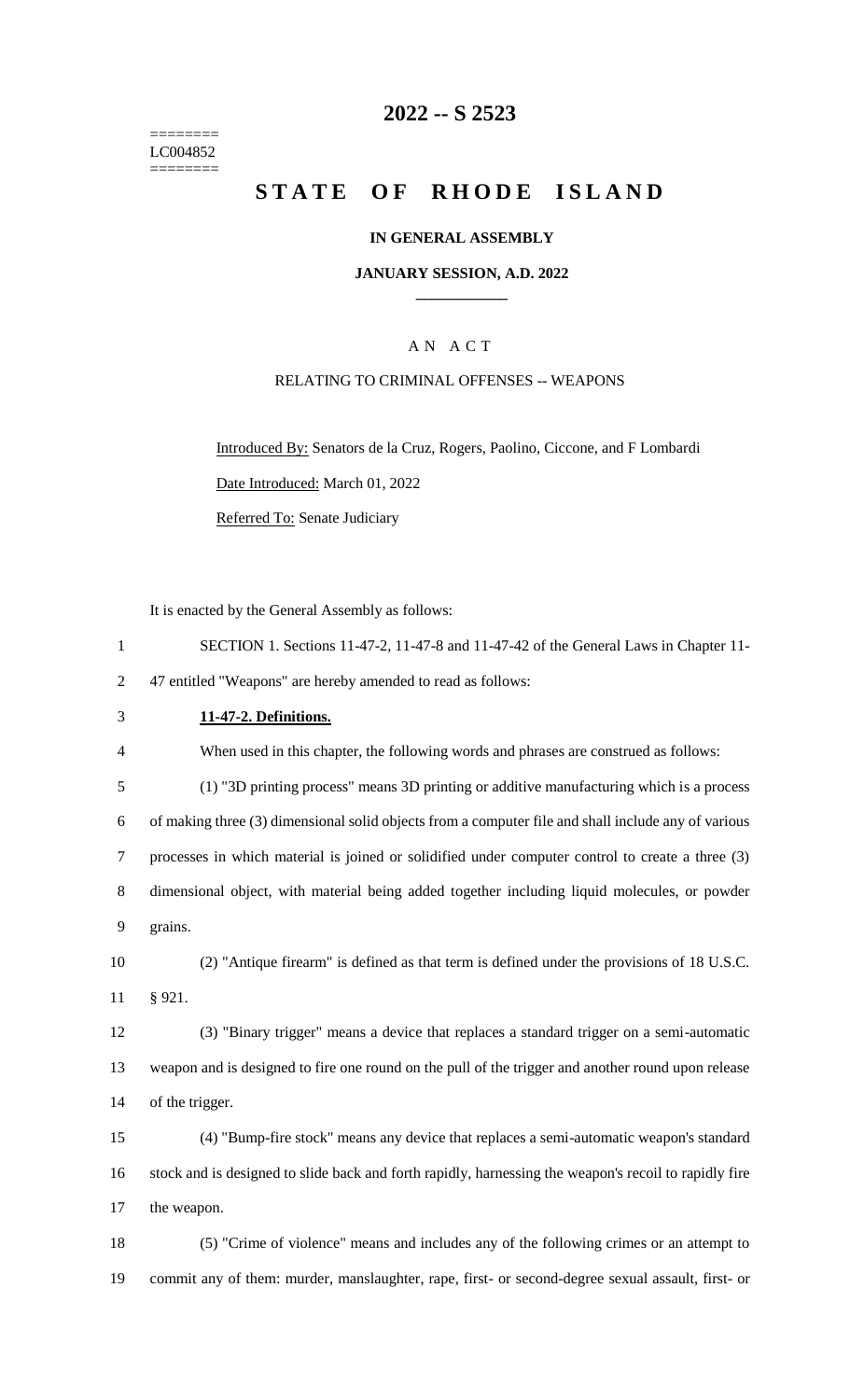second-degree child molestation, kidnapping, first- and second-degree arson, mayhem, robbery, burglary, breaking and entering, any felony violation involving the illegal manufacture, sale, or delivery of a controlled substance, or possession with intent to manufacture, sell, or deliver a controlled substance classified in schedule I or schedule II of § 21-28-2.08, any violation of § 21- 28-4.01.1 or § 21-28-4.01.2 or conspiracy to commit any violation of these statutes, assault with a dangerous weapon, assault or battery involving grave bodily injury, or assault with intent to commit any offense punishable as a felony; upon any conviction of an offense punishable as a felony offense under § 12-29-5.

 (6) "Firearm" includes any machine gun, pistol, rifle, air rifle, air pistol, "blank gun," "BB gun," or other instrument from which steel or metal projectiles are propelled, or that may readily 11 be converted to expel a projectile, except taser, crossbows, recurve, compound, or longbows, and except instruments propelling projectiles that are designed or normally used for a primary purpose other than as a weapon. The frame or receiver of the weapon shall be construed as a firearm under the provisions of this section.

 (7) "Fugitive from justice" means any person who has fled from any state, territory, the District of Columbia, or possession of the United States to avoid prosecution for a crime of violence or to avoid giving testimony in any criminal proceeding.

 (8) "Ghost gun" means a firearm, including a frame or receiver, that lacks a unique serial number engraved or cased in metal alloy on the frame or receiver by a licensed manufacturer, 20 maker, or importer under federal law or markings in accordance with 27 C.F.R. § 479.102. It does not include a firearm that has been rendered permanently inoperable, or a firearm that is not required to have a serial number in accordance with the federal Gun Control Act of 1968.

 (9) "Licensing authorities" means the board of police commissioners of a city or town where the board has been instituted, the chief of police or superintendent of police of other cities and towns having a regular organized police force, and, in towns where there is no chief of police or superintendent of police, it means the town clerk who may issue licenses upon the recommendation of the town sergeant, and it also means any other person or body duly authorized by the city or town charter or by state law.

 (10) "Machine gun" means any weapon that shoots, is designed to shoot, or can be readily restored to shoot automatically more than one shot, without manual reloading, by a single function of the trigger. The term also includes the frame or receiver of the weapon, any combination of parts designed and intended for use in converting a weapon into a machine gun, and any combination of parts from which a machine gun can be assembled if the parts are in the possession or under the control of a person.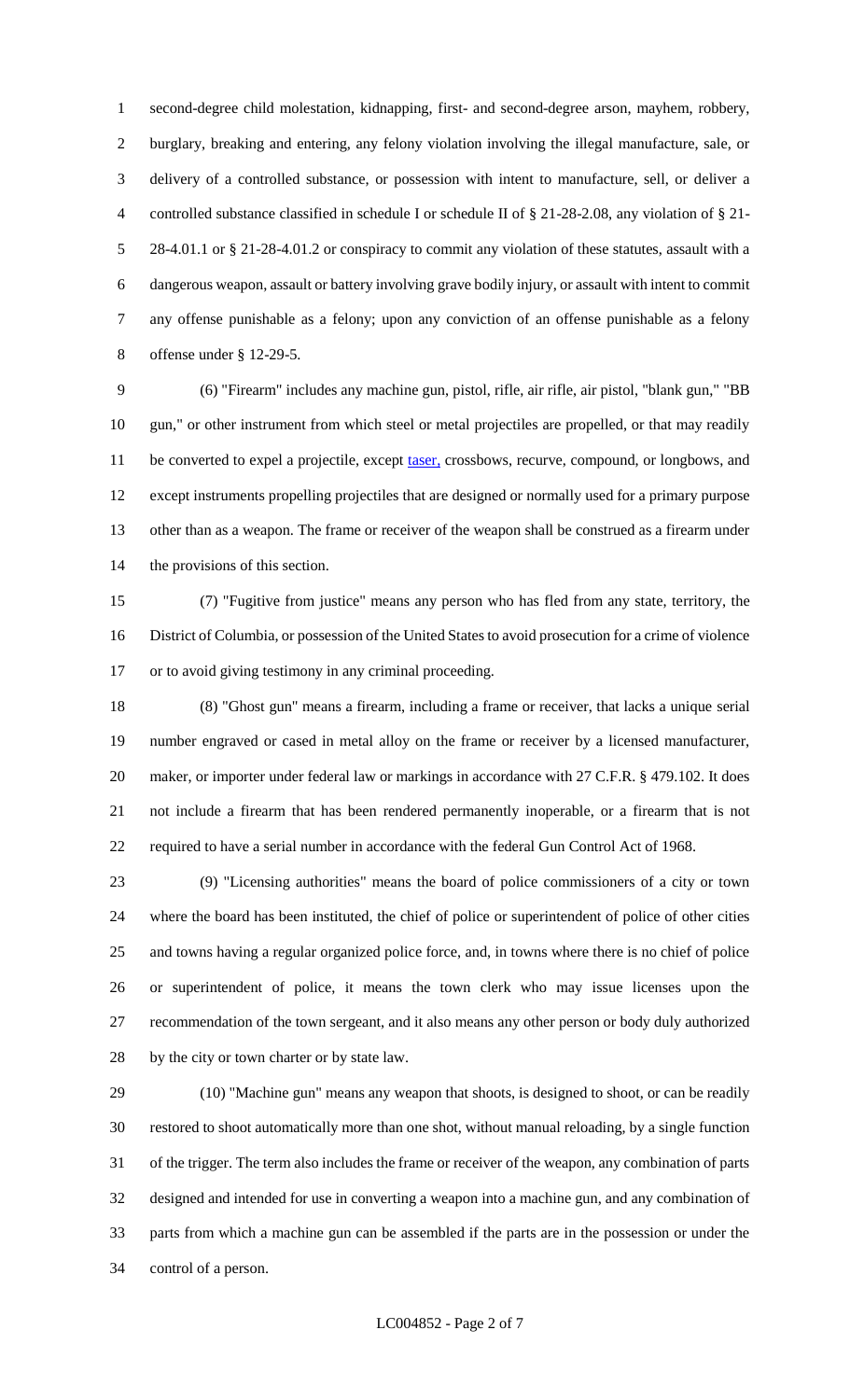(11) "Major component" means, with respect to a firearm: (i) The slide or cylinder or the frame or receiver of the firearm; and (ii) In the case of a rifle or shotgun, includes the barrel of the firearm. (12) "Person" includes an individual, partnership, firm, association, or corporation. (13) "Pistol" includes any pistol or revolver, and any shotgun, rifle, or similar weapon with overall length less than twenty-six inches (26"), but does not include any pistol or revolver designed for the use of blank cartridges only. (14) "Sawed-off rifle" means any rifle with overall length of less than twenty-six inches (26") or barrel length of less than sixteen inches (16"). (15) "Sawed-off shotgun" means any shotgun with overall length of less than twenty-six inches (26") or barrel length of less than eighteen inches (18"). (16) "Sell" includes let or hire, give, lend, and transfer, and "purchase" includes hire, accept, and borrow, and "purchasing" shall be construed accordingly. 14 (17) "Stun gun" means a battery powered handheld device that transmits an electric charge 15 from the device to a person, while touching or applying the device to a person, and is activated by 16 a trigger or button. (18) "Taser" means a battery powered handheld device that transmits an electrical charge 18 from the device to a person, by means of expelling a projectile, darts or other device attached to 19 electric wires which strike or attach to a person, and is activated by a trigger or button.  $\left(\frac{(17)(19)}{(17)(19)}\right)$  "Trigger crank" means a trigger actuator that attaches to the trigger of a semi- automatic weapon and causes the weapon to fire by turning the crank handle.  $\sqrt{(18)(20)}$  "Undetectable firearm" means any firearm that: (i) After removal of all parts, other than a major component, is not as detectable by walk- through metal detectors commonly used at airports or other public buildings; or (ii) Any major component of which, if subjected to inspection by the types of detection devices commonly used at airports or other public buildings for security screening, would not generate an image that accurately depicts the shape of the component; or (iii) Is manufactured wholly of plastic, fiberglass, or through a 3D printing process; or (iv) Upon which the frame or receiver lacks a unique serial number engraved or cased into on the frame or receiver by a licensed manufacturer, maker, or importer under federal law, or markings in accordance with 27 C.F.R. § 479.102. Provided, however, this subsection shall not apply to any firearm rendered permanently inoperable or a firearm manufactured prior to 1968. **11-47-8. License or permit required for carrying pistol -- Other weapons prohibited License or permit required for carrying pistol, stun gun or taser -- Possession of machine gun.**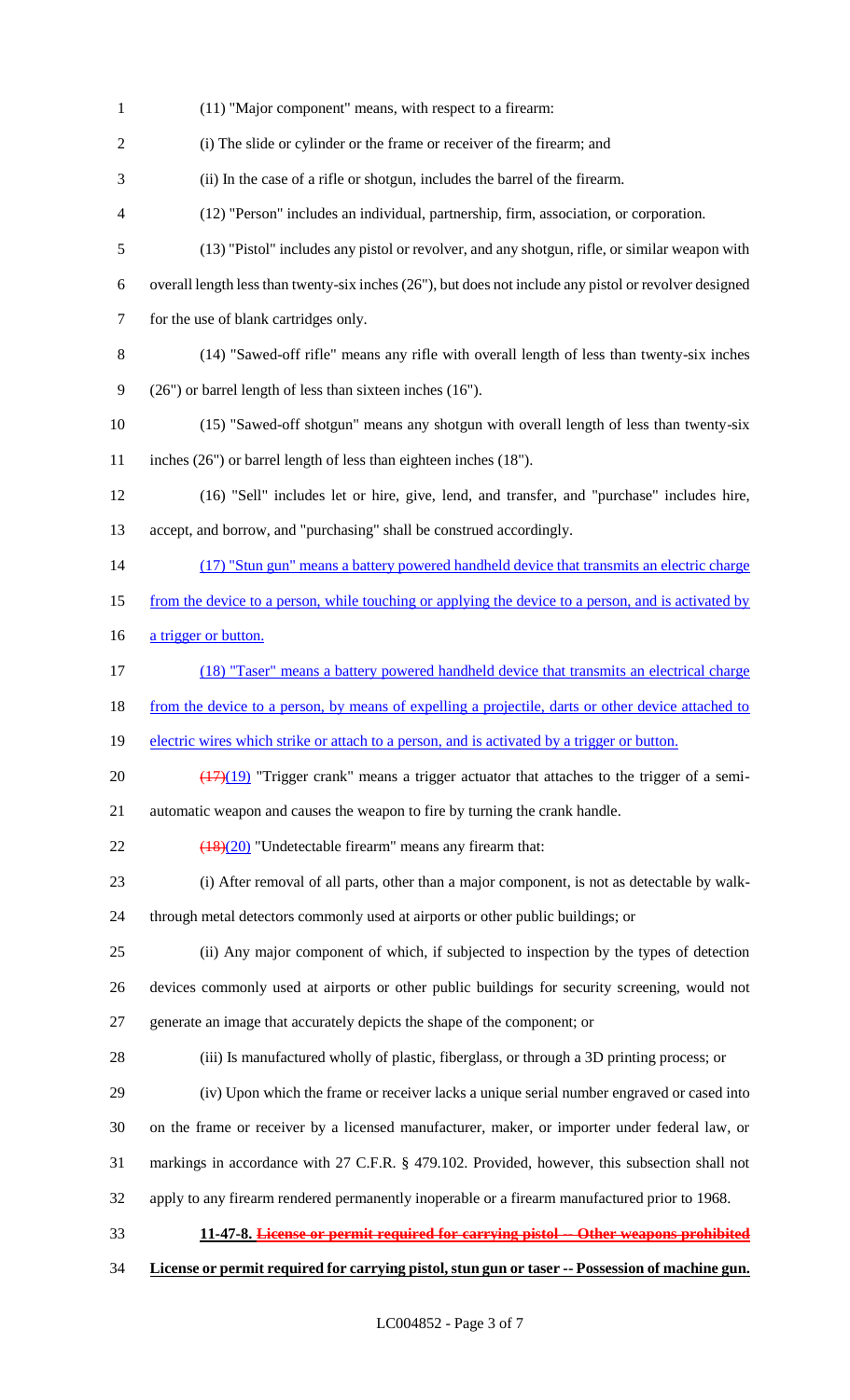(a) No person shall, without a license or permit issued as provided in §§ 11-47-11, 11-47- 12, and 11-47-18, carry a pistol or revolver in any vehicle or conveyance or on or about his or her person whether visible or concealed, except in his or her dwelling house or place of business or on land possessed by him or her or as provided in §§ 11-47-9 and 11-47-10. The provisions of these sections shall not apply to any person who is the holder of a valid license or permit issued by the licensing authority of another state, or territory of the United States, or political subdivision of the state or territory, allowing him or her to carry a pistol or revolver in any vehicle or conveyance or on or about his or her person whether visible or concealed, provided the person is merely transporting the firearm through the state in a vehicle or other conveyance without any intent on the part of the person to detain him or herself or remain within the state of Rhode Island. No person shall manufacture, sell, purchase, or possess a machine gun except as otherwise provided in this chapter. Every person violating the provision of this section shall, upon conviction, be punished by imprisonment for not less than one nor more than ten (10) years, or by a fine up to ten thousand dollars (\$10,000), or both, and except for a first conviction under this section, shall not be afforded the provisions of suspension or deferment of sentence, nor a probation.

 (b) No person shall have in his or her possession or under his or her control any sawed-off shotgun or sawed-off rifle as defined in § 11-47-2. Any person convicted of violating this subsection shall be punished by imprisonment for up to ten (10) years, or by a fine of up to five thousand dollars (\$5,000), or both.

 (c) No person shall have in his or her possession or under his or her control any firearm, 21 stun gun or taser while the person delivers, possesses with intent to deliver, or manufactures a controlled substance. Any person convicted of violating this subsection shall be punished by imprisonment for not less than two (2) years nor more than twenty (20) years, and the sentence shall be consecutive to any sentence the person may receive for the delivery, possession with intent to deliver, or the manufacture of the controlled substance. It shall not be a defense to a violation of this subsection that a person has a license or permit to carry or possess a firearm.

 (d) It shall be unlawful for any person to possess a bump-fire device, binary trigger, trigger crank, or any other device that when attached to a semi-automatic weapon allows full-automatic fire. Individuals who possess these items shall have ninety (90) days from the enactment of this section to either sell, destroy, or otherwise remove these items from the state of Rhode Island. Every person violating the provisions of this section shall, upon conviction, be punished by imprisonment for not less than one nor more than ten (10) years, or by a fine up to ten thousand dollars (\$10,000), or both, and, except for a first conviction under this section, shall not be afforded the provisions of suspension or deferment of sentence, nor a probation.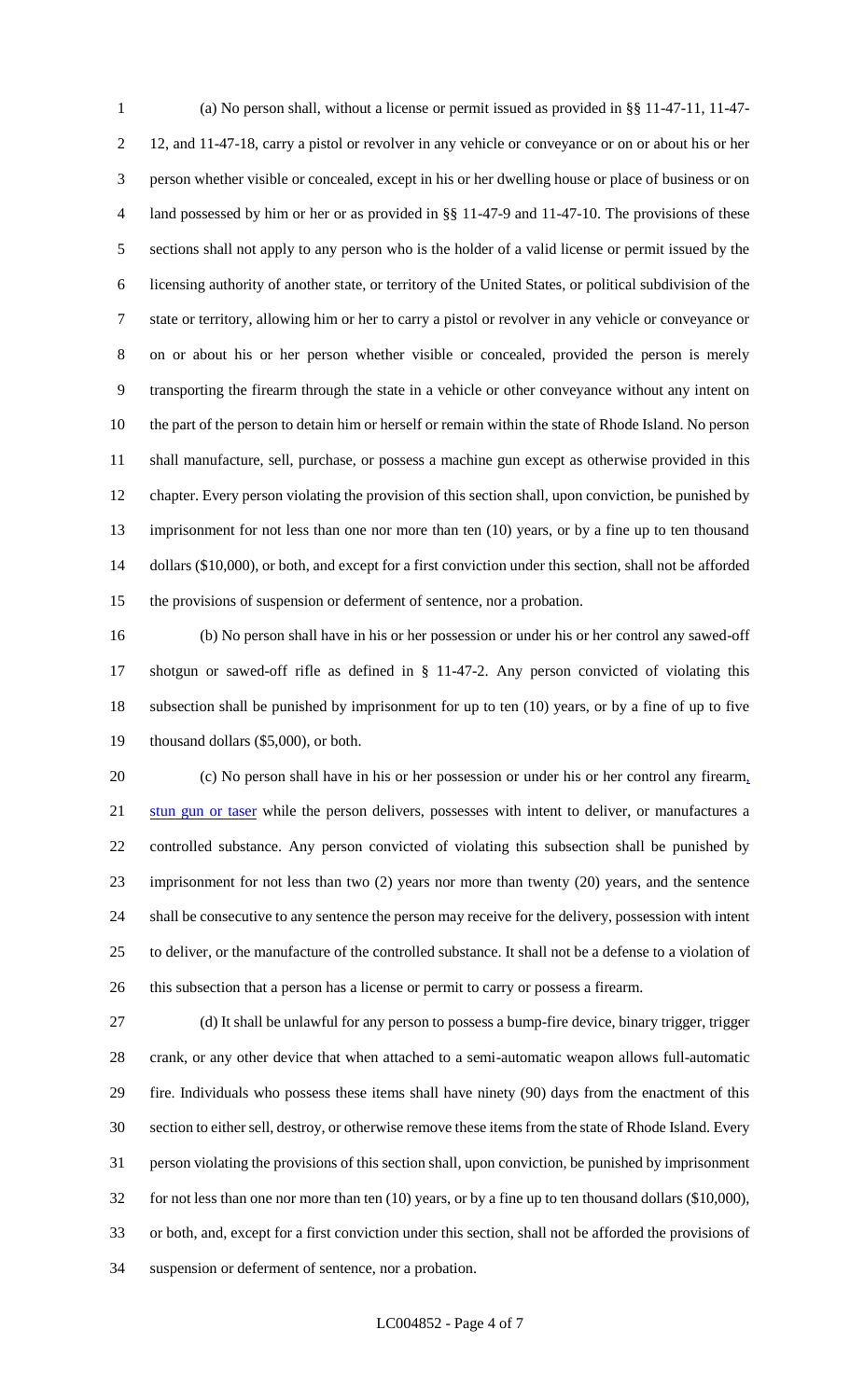(e) No person shall manufacture, sell, offer to sell, transfer, purchase, possess, or have under his or her control a ghost gun or an undetectable firearm or any firearm produced by a 3D printing process. Any person convicted of violating this subsection shall be punished by 4 imprisonment of not more than ten (10) years, or by a fine up to ten thousand dollars (\$10,000), or both and except for a first conviction under this section shall not be afforded the provisions of suspension or deferment of sentence, probation, nor fine. These provisions shall not apply to federally licensed manufacturers (FLN) pursuant to Alcohol, Tobacco, Firearms, and Explosives (ATF) regulations.

 (f) No license or permit shall be required to carry a taser or stun gun, concealed on their 10 person, by any person eighteen (18) years or older for self-defense and all other legal purposes. 11 Any person carrying a taser or stun gun pursuant to this section, shall be lawfully entitled to use it 12 in self-defense when they have a reasonable belief that another person is about to inflict personal 13 bodily injury or harm to themselves or another party. Any person carrying a taser or stun gun does 14 not have a duty to retreat before utilizing the taser or stun gun in self-defense.

#### **11-47-42. Weapons other than firearms prohibited.**

 (a)(1) No person shall carry or possess or attempt to use against another any instrument or weapon of the kind commonly known as a blackjack, slingshot, billy, sandclub, sandbag, metal 18 knuckles, slap glove, bludgeon, stun-gun, or the so called "Kung-Fu" weapons.

 (2) No person shall with intent to use unlawfully against another, carry or possess a crossbow, dagger, dirk, stiletto, sword-in-cane, bowie knife, or other similar weapon designed to cut and stab another.

 (3) No person shall wear or carry concealed upon his person, any of the above-mentioned instruments or weapons, or any razor, or knife of any description having a blade of more than three (3) inches in length measuring from the end of the handle where the blade is attached to the end of the blade, or other weapon of like kind or description.

 Any person violating the provisions of these subsections shall be punished by a fine of not 27 more than one thousand dollars (\$1,000) or by imprisonment for not more than one year, or both, and the weapon so found shall be confiscated.

 Any person violating the provisions of these subsections while he or she is incarcerated within the confines of the adult correctional institutions shall be punished by a fine of not less than one thousand dollars (\$1,000) nor more than three thousand dollars (\$3,000), or by imprisonment for not less than one year nor more than five (5) years, or both, and the weapon so found shall be confiscated.

(b) No person shall sell to a person under eighteen (18) years of age, without the written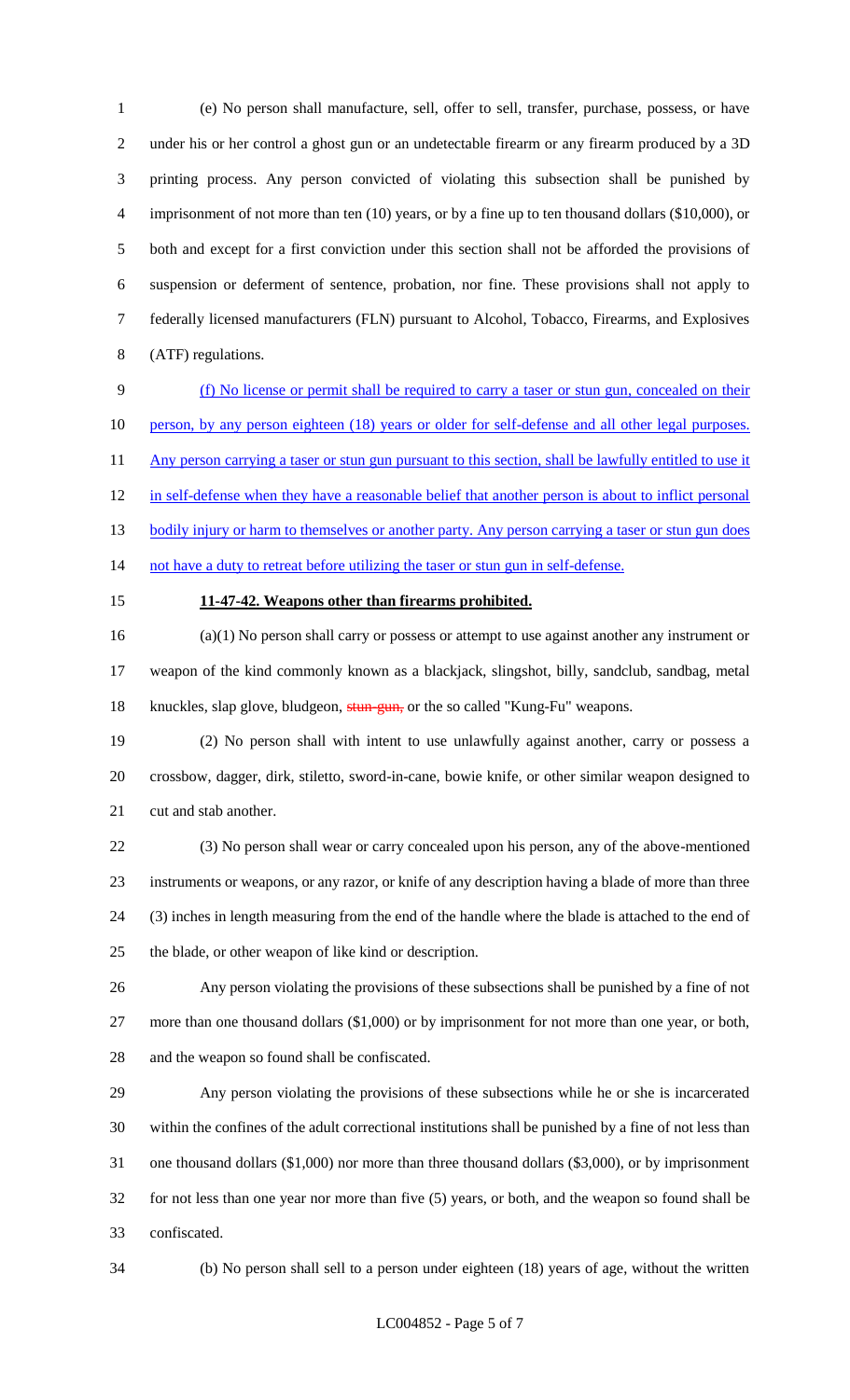authorization of the minor's parent or legal guardian, any stink bomb, blackjack, slingshot, bill, 2 sandclub, sandbag, metal knuckles, slap glove, bludgeon, stungun, paint ball gun, so called "kung- fu" weapons, dagger, dirk, stiletto, sword-in-cane, bowie knife, razor, or knife of any description having a blade of more than three inches (3") in length as described in subsection (a) of this section, or any multi-pronged star with sharpened edges designed to be used as a weapon and commonly known as a Chinese throwing star, except that an individual who is actually engaged in the instruction of martial arts and licensed under § 5-43-1 may carry and possess any multi-pronged star with sharpened edges for the sole purpose of instructional use. Any person violating the provisions of this subsection shall be punished by a fine of not less than one thousand dollars (\$1,000) nor more than three thousand dollars (\$3,000), or by imprisonment for not less than one year nor more than five (5) years, or both, and the weapons so found shall be confiscated. SECTION 2. Chapter 11-47 of the General Laws entitled "Weapons" is hereby amended

by adding thereto the following section:

#### **11-47-8.2. Purchase, possession, sale or use of stun gun or taser.**

- (a) Any person eighteen (18) years of age or over may purchase or possess a stun gun or 16 taser.
- (b) No person shall sell or attempt to sell, transfer, deliver or furnish a stun gun or taser to 18 a person who is less than eighteen (18) years of age. Any person convicted of violating the 19 provisions of this subsection shall be guilty of a felony and may be punished by imprisonment for 20 not less than one year nor more than five (5) years.
- (c) No person shall use or attempt to use a stun gun or taser in the commission of a crime. Any person convicted of violating the provisions of this subsection shall be guilty of a felony and may be punished by a fine of up to ten thousand dollars (\$10,000), or by imprisonment for not more 24 than ten (10) years, or both. 25 (d) No person shall use or attempt to use a stun gun or taser on a police officer who is 26 engaged in the performance of his or her duty. Any person convicted of violating the provisions of this subsection shall be guilty of a felony and may be punished by a fine of up to ten thousand
- 28 dollars (\$10,000), or by imprisonment for not more than ten (10) years, or both. Any sentence
- 29 imposed upon a person pursuant to this subsection shall be imposed consecutively to and not
- concurrently with any sentence imposed for the underlying crime or attempted crime, and the
- person shall not be afforded the benefits of suspension or deferment of sentence.
- SECTION 3. This act shall take effect upon passage.

#### ======== LC004852